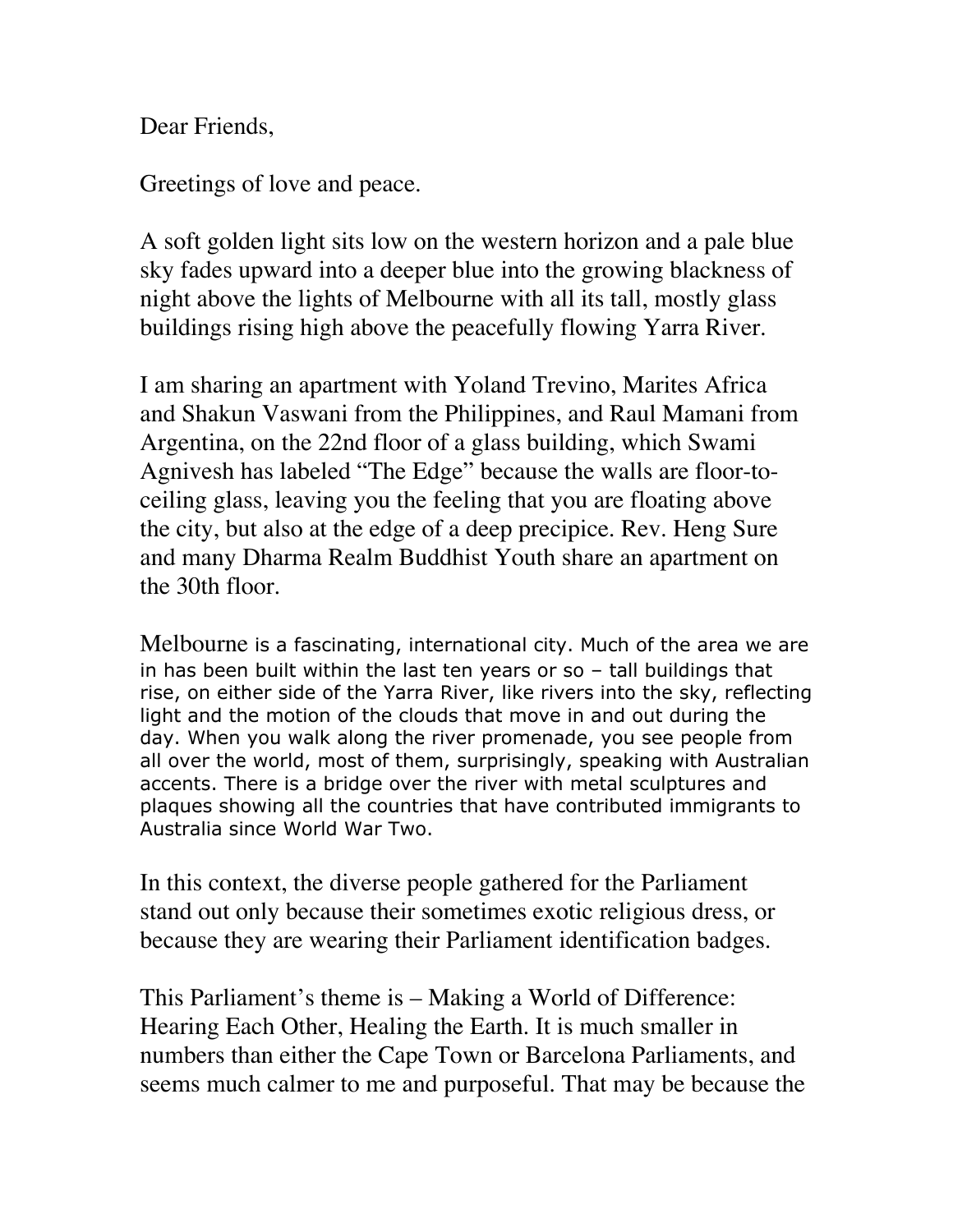convention center that houses the Parliament is mammoth, so you never feel crowded or particularly rushed. Melbourne is very relaxed and so is the Parliament – none of the security that made getting in and out of previous Parliaments a challenge.

What's the same as previous Parliaments is the enormous number of workshops – detailed in the Parliament program that is 400 pages long! There are five program slots during the day. Each one having as many as 29 programs to choose from.

The major themes of the Parliament are:

- $\epsilon \in \epsilon \in H$ ealing the Earth with Care and Concern
- €€€€Indigenous People
- $\epsilon \in \epsilon$ Overcoming Poverty in an Unequal World
- $\epsilon \in \epsilon$ Securing Food and Water for All People
- $\epsilon \in \epsilon$ Building Peace in Pursuit of Justice
- $\epsilon \in \epsilon \in \mathbb{C}$ reating Social Cohesion in Village and City
- $\epsilon \in \epsilon$ Sharing Wisdom in the Search for Inner Peace

In addition, there are the following program clusters:

- Local to Global Interreligious Movements
- Partner Cities Network
- Islam in the Global Context
- Women in Leadership
- Youth
- Family
- Media and Religion
- Interreligious Education
- Human Rights
- Peace Building
- Nuclear Non-Proliferation
- Disaster Relief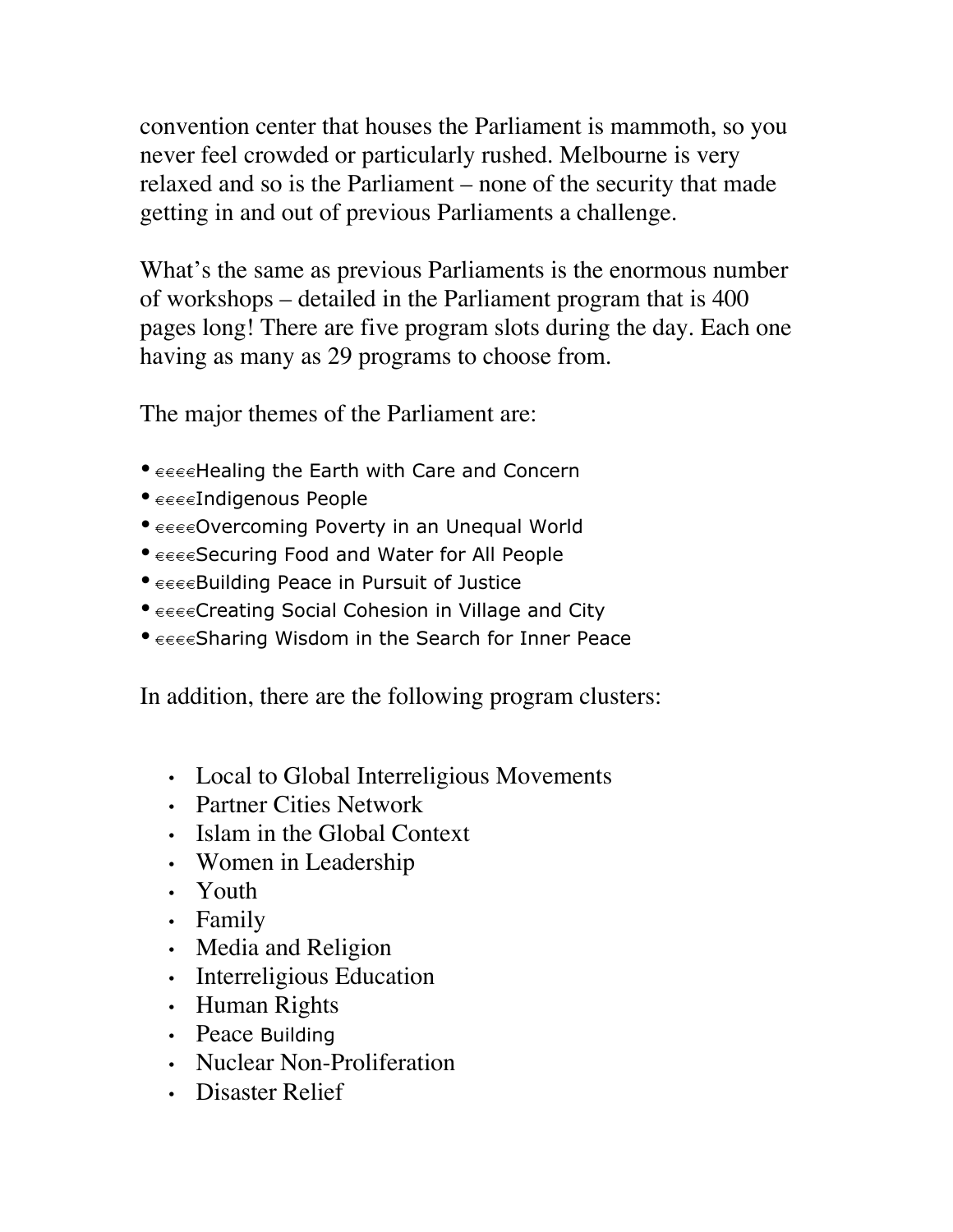Everyone seems to have a different strategy for determining what to attend. A priority for many is supporting one of the 40+ workshops given by other URI leaders.

It is a joy, walking through the sprawling convention center, to see so many URI leaders and so many old friends from many years in the interfaith movement. One thing is clear. URI is held in high esteem. I have had many people come up to me and thank me for the good work URI is doing and marvel at how URI is growing.

This afternoon, John Taylor, former Director of the World Conference of Religions for Peace and a respected elder in the global interfaith movement, told me how impressed he was by URI's development. He said he reads our newsletters with great interest. He also noted how positive he felt it was that the WCRP, the Parliament and URI are working collaboratively on the project to get the UN to declare a Decade of Interreligious Dialogue and Cooperation for Peace.

This afternoon, as I was attending an impressive workshop offered by Don Frew and Raul Mamani on Lost and Endangered Religions, Yoland chaired a workshop on the UN Decade proposal.

And in and around and through all the workshops are informal conversations to catch up with old friends, and impromptu working sessions with other URI leaders. In the morning, Amir Farid Isahak, SEAPac Trustee, and I will have breakfast with a member of the Steering Committee for the World Congress of Muslim Philanthropists. I'll have lunch with Ralph Singh, an old friend and devotee of Baba Virsa Singh, who has developed a wonderful interfaith curriculum for children. Then I'll share dinner and reflection time with Rev. Heng Sure and the Dharma Realm Buddhist Youth.